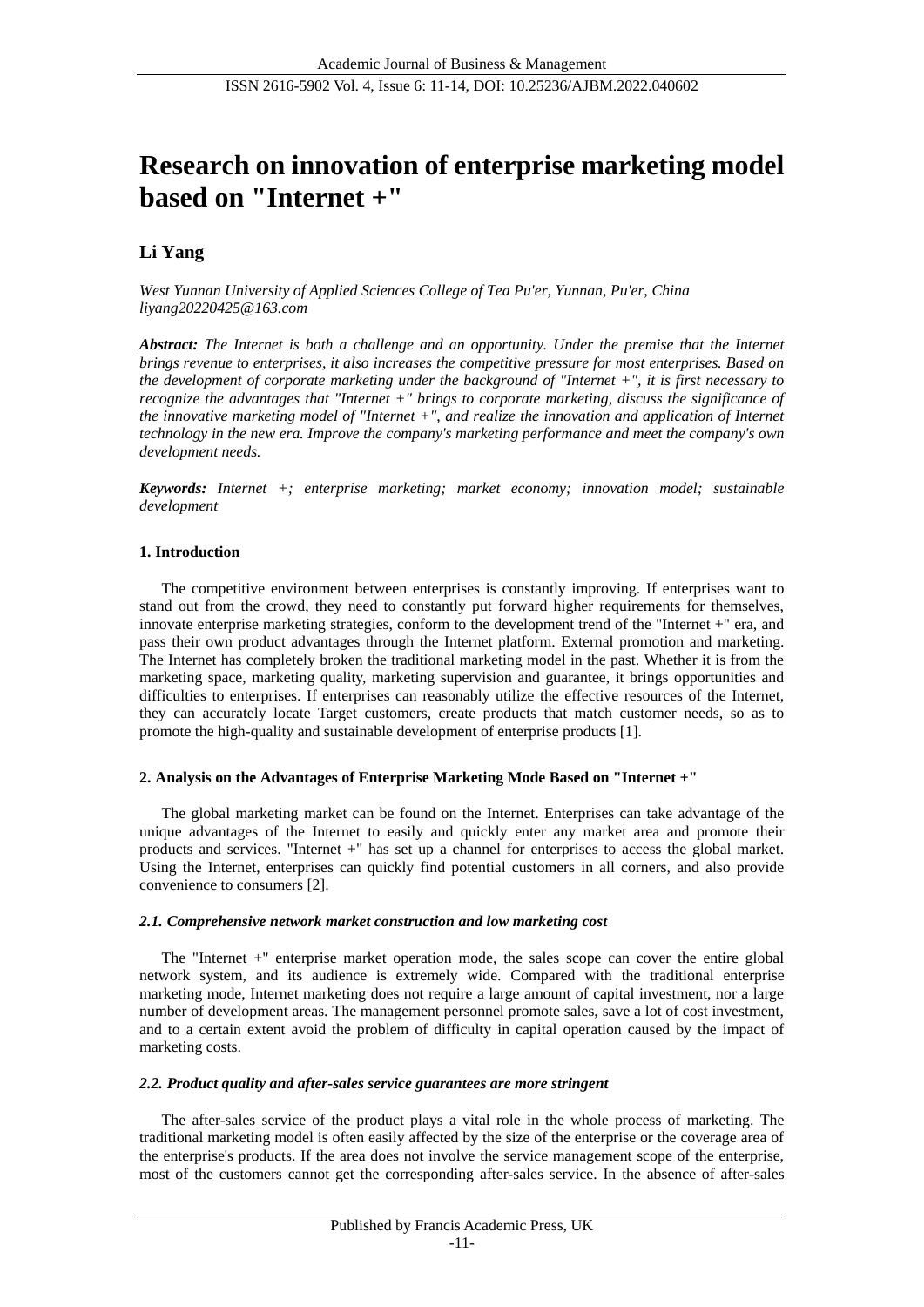## ISSN 2616-5902 Vol. 4, Issue 6: 11-14, DOI: 10.25236/AJBM.2022.040602

service outlets, enterprises cannot form a service system for the entire region, and the legitimate rights and interests of consumers cannot be reasonably guaranteed. In addition, some companies do not directly involve the after-sales service system in the marketing process, which will directly affect the customer's recognition of the company's brand, and does not contribute to the long-term development of the company [3]. Based on the "Internet +" enterprise marketing model, relying on the network information platform as a guarantee background, through the third-party supervision of its enterprises in the online market, the product quality and enterprise after-sales service system are strictly managed and effectively supervised. Under the background of "Internet +" Most of the enterprises can often operate well under the supervision of the platform, and can also accumulate a certain number of customers, the products are guaranteed, and consumers are more willing to pay for them.

#### *2.3. Unlimited time and place of purchase*

The traditional marketing model is generally carried out in the form of offline physical transactions. This type of marketing model has certain limitations. When consumers have purchase needs, they can only enter the company's physical stores through offline consumption. Due to geographical restrictions, enterprises cannot directly find relevant customers with corresponding needs and help provide customers with corresponding services, which also has a certain impact on enterprise product marketing [4].

#### **3. The innovative significance of adopting the "Internet +" marketing model in the enterprise market**

Based on the background of "Internet +", the global market has been opened up. If enterprises want to get their own share of the pie through the Internet platform, they still need to continue to innovate and break the old thinking of traditional marketing models. Constantly study the network marketing strategy, and push the innovation of the enterprise network marketing model to a new height. The ultimate purpose of network marketing is to satisfy customers with the products or services they provide to the company, to increase the purchasing power of customers, and ultimately to bring profits to the company.

#### *3.1. Realize the purpose of enterprise economic growth*

In order to meet the needs of economic growth, under the background of "Internet +", enterprises can use "Internet +" to implement accurate information push services. Enterprises use network channels to innovate products and marketing models, which can effectively match the needs of users, meet the individual needs of customers, and achieve the purpose of improving corporate marketing. As a seller, enterprises can communicate with consumers in parallel. Consumers can inform enterprises of their needs, and the exchange of information between the two can not only meet the needs of users for products, but also improve the precise formulation of enterprise products. economic growth benefits.

#### *3.2. Mining customer data information to improve customer satisfaction*

With the rapid development of technology in the Internet information industry, a large number of new media platforms have emerged, such as Xiaohongshu, Douyin, Kuaishou and other mobile Internet mini-programs. By using these APPs, enterprises can clearly identify the target user group, which provides follow-up power for the later marketing of enterprises [5]. Enterprises use Internet information technology to conduct real-time interaction between enterprise information and enterprise product information, and use big data and cloud computing technology to master the basic hobbies and needs of customers. These data can deeply mine consumers' purchasing behavior and help enterprises. Adjust the content of products and services, and finally achieve personalized marketing and service goals, improve customer satisfaction, and enhance the company's own economic benefits.

### *3.3. Rapid information dissemination and comprehensive optimization of marketing decisions*

In the context of "Internet +", the corporate marketing model can be integrated through innovative technologies, so that corporate product information can be disseminated faster and with higher quality. The Internet marketing platform can assist companies to collect consumers' personal information, help companies conduct detailed analysis of their behavioral purchasing capabilities, and provide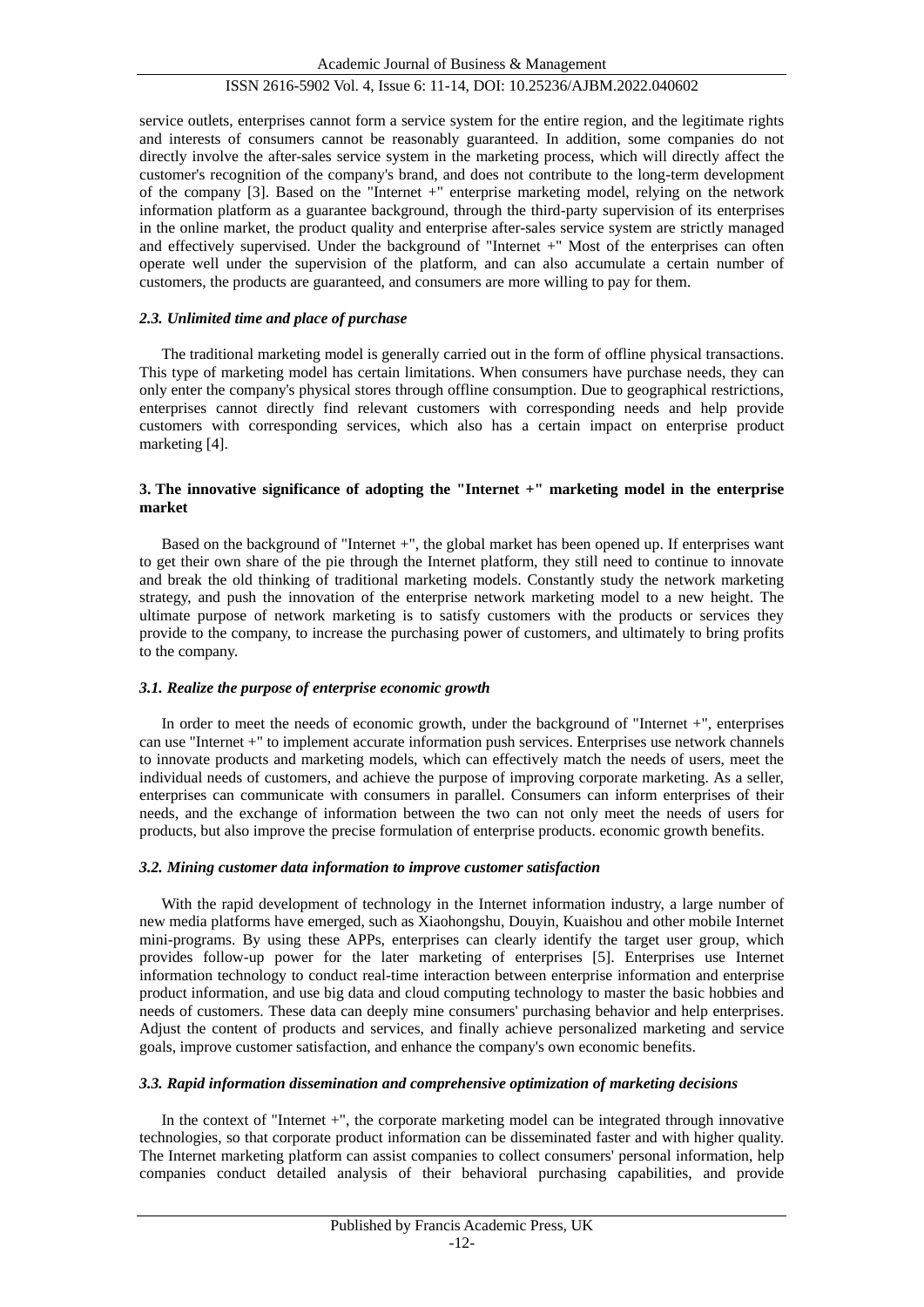#### ISSN 2616-5902 Vol. 4, Issue 6: 11-14, DOI: 10.25236/AJBM.2022.040602

convenience for companies to summarize customer needs and hobbies.

#### **4. Innovative strategy of enterprise marketing model based on "Internet +"**

The innovation mode of enterprise marketing based on "Internet +" is after establishing the inherent traditional marketing concept and marketing thinking mode, and on this basis, it is necessary to innovate various marketing methods of the enterprise. In the context of the Internet era, consumers' use of content is no longer limited to a single consumption model [6]. If an enterprise can effectively combine various technologies of the Internet, reasonably publicize its own products, and convert the original marketing thinking concept, it will help the enterprise to establish a large number of target customer groups.

#### *4.1. Establish the development direction of enterprise marketing*

With the development of the Internet era, enterprises need to follow the pace of the times and adjust corresponding marketing strategies. At present, the main body of corporate marketing is based on customer needs. Companies can use big data to sort out the needs of target customers, so as to change the content of their own products and manufacture products that truly match mass consumption.

#### *4.2. Focus on enterprise product construction*

Under the background of "Internet +", the requirements of target customers for enterprise product construction have also increased simultaneously. When formulating product positioning strategies, enterprises should fully consider the current market situation and future development trends, and rationally divide enterprise product marketing strategies. In the development stage, different marketing strategies are selected, and the product marketing characteristics are closely integrated with consumer needs to improve the marketing efficiency of enterprises [7].

#### *4.3. Encourage customers to participate in product planning, production and marketing*

Under the background of "Internet +", enterprises must constantly update their own product marketing concepts in order to achieve the goal of advancing with the times and developing rapidly. The Internet is sufficiently open and inclusive. As a bridge connecting enterprises and consumers, the Internet has built an excellent channel for enterprises to obtain information. Enterprises should strengthen their understanding of consumer groups and allow customers to actually participate in the company's marketing services. It not only helps to improve consumers' trust in the enterprise, but also helps to increase the sales growth of the enterprise's products.

#### **5. Conclusions**

To sum up, enterprise marketing based on "Internet +" provides opportunities for the development of enterprises, which can not only effectively reduce the cost of enterprises, but also improve the economic benefits of enterprises. Under the situation of global economy, enterprises can better control the actual needs of customers by digging in-depth information, and also provide a certain guarantee for the subsequent development of their own economic benefits. The network marketing model under the Internet tide has become more and more mature, and the competitiveness of enterprises is also increasing. Enterprises need to develop effectively for a long time, and they need to constantly innovate and explore "Internet +" marketing channels to provide excellent sales products and effective services for the later development of enterprises escort.

#### **References**

*[1] He Xiaochun. Research on Enterprise Marketing Innovation Strategy in the Internet Environment [J]. Liaoning Economic Vocational and Technical College. Journal of Liaoning Economic Management Cadre College, 2021(06): 24-26.*

*[2] Sun Huimin. Research on Enterprise Marketing Model Innovation Based on "Internet +" [J]. Small and Medium Enterprise Management and Technology (Early Issue), 2021(12):70-72.*

*[3] Zhao Yongsheng. "Internet +" Marketing Strategy Innovation Research [J]. Journal of Shandong*